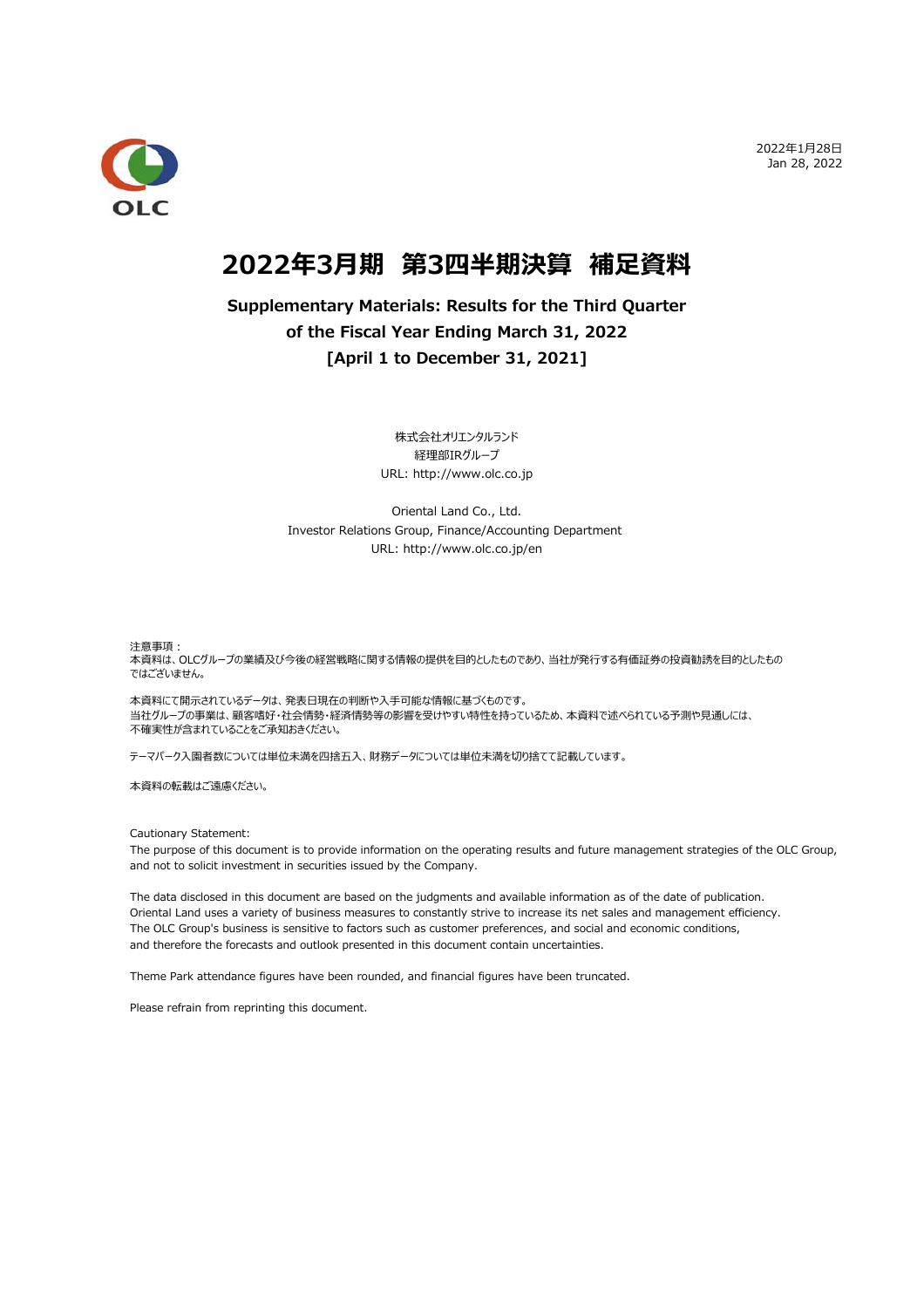#### **2022年3⽉期 第3四半期累計実績 Results for the Third Quarter of FY3/22 [April 1 to December 31, 2021] 1.四半期連結損益計算書(第3四半期累計実績/前年同期) Quarterly Consolidated Statements of Income [Actual vs. Previous Cumulative Third Quarter]**

|                                   | (百万円) [Millions of yen]                        |                 |                         |            |                |  |  |  |  |
|-----------------------------------|------------------------------------------------|-----------------|-------------------------|------------|----------------|--|--|--|--|
|                                   |                                                | 前年同期            | 第3四半期累計実績<br>(4月~12月累計) | 対前年<br>増減  | 対前年<br>増減率     |  |  |  |  |
| 科目                                | Items                                          | FY3/21 Results  | FY3/22 Results          | Y/Y Change |                |  |  |  |  |
|                                   |                                                | [Cumulative 3Q] | [Cumulative 3Q]         | (Decrease) | Change [%]     |  |  |  |  |
| 売上高                               | <b>Net sales</b>                               | 137,113         | 190,313                 | 53,199     | 38.8           |  |  |  |  |
| テーマパーク事業                          | Theme Park Segment                             | 109,159         | 149,024                 | 39,865     | 36.5           |  |  |  |  |
| ホテル事業                             | <b>Hotel Business Segment</b>                  | 22,158          | 34,341                  | 12,183     | 55.0           |  |  |  |  |
| その他の事業                            | Other Business Segment                         | 5,795           | 6,946                   | 1,150      | 19.9           |  |  |  |  |
| 売上原価                              | 121,987                                        | 150,047         | 28,060                  | 23.0       |                |  |  |  |  |
| 人件費                               | Personnel expenses                             | 34,319          | 40,859                  | 6,539      | 19.1           |  |  |  |  |
| 諸経費                               | Other expenses                                 | 66,794          | 80,826                  | 14,032     | 21.0           |  |  |  |  |
| 減価償却費                             | Depreciation and amortization                  | 20,872          | 28,361                  | 7,488      | 35.9           |  |  |  |  |
| 売上総利益 (損失)<br>Gross profit (loss) |                                                | 15,126          | 40,265                  | 25,138     | 166.2          |  |  |  |  |
| 販売費及び一般管理費                        | Selling, general and administrative expenses   | 34,966          | 41,882                  | 6,915      | 19.8           |  |  |  |  |
| 人件費                               | Personnel expenses                             | 13,900          | 18,644                  | 4,744      | 34.1           |  |  |  |  |
| 諸経費                               | Other expenses                                 | 17,715          | 19,340                  | 1,625      | 9.2            |  |  |  |  |
| 減価償却費                             | Depreciation and amortization                  | 3,351           | 3,897                   | 545        | 16.3           |  |  |  |  |
|                                   |                                                |                 |                         |            |                |  |  |  |  |
| 営業利益 (損失)                         | Operating profit (loss)                        | (19, 840)       | (1,617)                 | 18,222     |                |  |  |  |  |
| 売上高営業利益(損失)率                      | Operating profit (loss) margin                 | $(14.5\%)$      | (0.8%)                  |            |                |  |  |  |  |
| テーマパーク事業                          | Theme Park Segment                             | (18, 384)       | (5, 106)                | 13,278     | $\sim$         |  |  |  |  |
| ホテル事業                             | Hotel Business Segment                         | (378)           | 4,300                   | 4,678      |                |  |  |  |  |
| その他の事業                            | Other Business Segment                         | (1,224)         | (1,050)                 | 173        |                |  |  |  |  |
| (消去又は全社)                          | [Elimination and Corporate]                    | 146             | 238                     | 91         | 62.6           |  |  |  |  |
| 営業外収益                             | Non-operating income                           | 1,646           | 3,923                   | 2,276      | 138.3          |  |  |  |  |
| 営業外費用<br>Non-operating expenses   |                                                | 3,656           | 2,320                   | (1, 336)   | (36.5)         |  |  |  |  |
| 経常利益(損失)                          | Ordinary profit (loss)                         | (21, 850)       | (15)                    | 21,835     |                |  |  |  |  |
| 売上高経常利益 (損失) 率                    | Ordinary profit (loss) margin                  | (15.9%)         | $(0.0\%)$               |            |                |  |  |  |  |
| 特別損失                              | Extraordinary losses                           | 13,333          |                         | (13, 333)  |                |  |  |  |  |
| 税金等調整前四半期純利益(純損失)                 | Profit (Loss) before income taxes              | (35, 184)       | (15)                    | 35,169     |                |  |  |  |  |
| 法人税、住民税及び事業税                      | Income taxes-current                           | 412             | 337                     | (75)       | (18.2)         |  |  |  |  |
| 法人税等調整額                           | Income taxes-deferred                          | (6,868)         | 799                     | 7,667      |                |  |  |  |  |
| 法人税等合計                            | Total income taxes                             | (6, 455)        | 1,137                   | 7,592      |                |  |  |  |  |
|                                   |                                                |                 |                         |            |                |  |  |  |  |
| 四半期純利益 (純損失)                      | Profit (Loss)                                  | (28, 728)       | (1, 152)                | 27,576     | $\blacksquare$ |  |  |  |  |
|                                   |                                                |                 |                         |            |                |  |  |  |  |
| 親会社株主に帰属する四半期純利益(純損失)             | Profit (Loss) attributable to owners of parent | (28, 728)       | (1, 152)                | 27,576     |                |  |  |  |  |
| 売上高四半期純利益 (純損失) 率                 | Net profit (loss) margin                       | $(21.0\%)$      | (0.6%)                  |            |                |  |  |  |  |

■売上高の状況 Net Sales

|                                                                                                                                 |                                                                         |                                   |                                   | (百万円)                    | [Millions of yen] |  |  |  |
|---------------------------------------------------------------------------------------------------------------------------------|-------------------------------------------------------------------------|-----------------------------------|-----------------------------------|--------------------------|-------------------|--|--|--|
|                                                                                                                                 |                                                                         | 前年同期                              | 第3四半期累計実績<br>(4月~12月累計)           | 対前年<br>増減                | 対前年<br>増減率        |  |  |  |
| 項目                                                                                                                              | Items                                                                   | FY3/21 Results<br>[Cumulative 30] | FY3/22 Results<br>[Cumulative 30] | Y/Y Change<br>(Decrease) | Change [%]        |  |  |  |
| テーマパーク事業                                                                                                                        | <b>Theme Park Segment</b>                                               | 109,159                           | 149,024                           | 39,865                   | 36.5              |  |  |  |
| アトラクション・ショー収入                                                                                                                   | Attractions and shows                                                   | 54,451                            | 70,873                            | 16,421                   | 30.2              |  |  |  |
| 商品販売収入                                                                                                                          | Merchandise                                                             | 33.811                            | 49.194                            | 15,382                   | 45.5              |  |  |  |
| 飲食販売収入                                                                                                                          | Food and beverages                                                      | 18,852                            | 25,676                            | 6,824                    | 36.2              |  |  |  |
| その他の収入                                                                                                                          | Others                                                                  | 2,043                             | 3,281                             | 1,237                    | 60.5              |  |  |  |
| ホテル事業                                                                                                                           | <b>Hotel Business Seament</b>                                           | 22,158                            | 34,341                            | 12,183                   | 55.0              |  |  |  |
| ディズニーホテル*                                                                                                                       | Disney Hotels*                                                          | 19,801                            | 31,589                            | 11,788                   | 59.5              |  |  |  |
| その他                                                                                                                             | Other Hotels                                                            | 2,356                             | 2,752                             | 395                      | 16.8              |  |  |  |
| その他の事業                                                                                                                          | <b>Other Business Seament</b>                                           | 5,795                             | 6,946                             | 1,150                    | 19.9              |  |  |  |
| イクスピアリ事業                                                                                                                        | Ikspiari                                                                | 3,173                             | 3,827                             | 653                      | 20.6              |  |  |  |
| モノレール事業                                                                                                                         | Monorail                                                                | 862                               | 1,212                             | 349                      | 40.5              |  |  |  |
| その他                                                                                                                             | Others                                                                  | 1,759                             | 1,906                             | 147                      | 8.4               |  |  |  |
|                                                                                                                                 | * ディズニーアンバサダーホテル、東京ディズニーシー・ホテルミラコスタ、東京ディズニーランドホテル、東京ディズニーセレブレーションホテルを含む |                                   |                                   |                          |                   |  |  |  |
| * Including Disney Ambassador Hotel, Tokyo DisneySea Hotel MiraCosta, Tokyo Disneyland Hotel and Tokyo Disney Celebration Hotel |                                                                         |                                   |                                   |                          |                   |  |  |  |

■テーマパーク関連情報 Theme Park Information (Year-on-year comparison)

| 項目              | <b>Items</b>                 | 前年同期差異 | Y/Y Change |
|-----------------|------------------------------|--------|------------|
| 入園者数(千人)        | Attendance (thousand people) | 上回った   | Increased  |
| ゲスト1人当たり売上高 (円) | Net sales per Guest (yen)    | 上回った   | Increased  |
| チケット収入          | Ticket receipts              | 上回った   | Increased  |
| 商品販売収入          | Merchandise                  | 上回った   | Increased  |
| 飲食販売収入          | Food and beverages           | 上回った   | Increased  |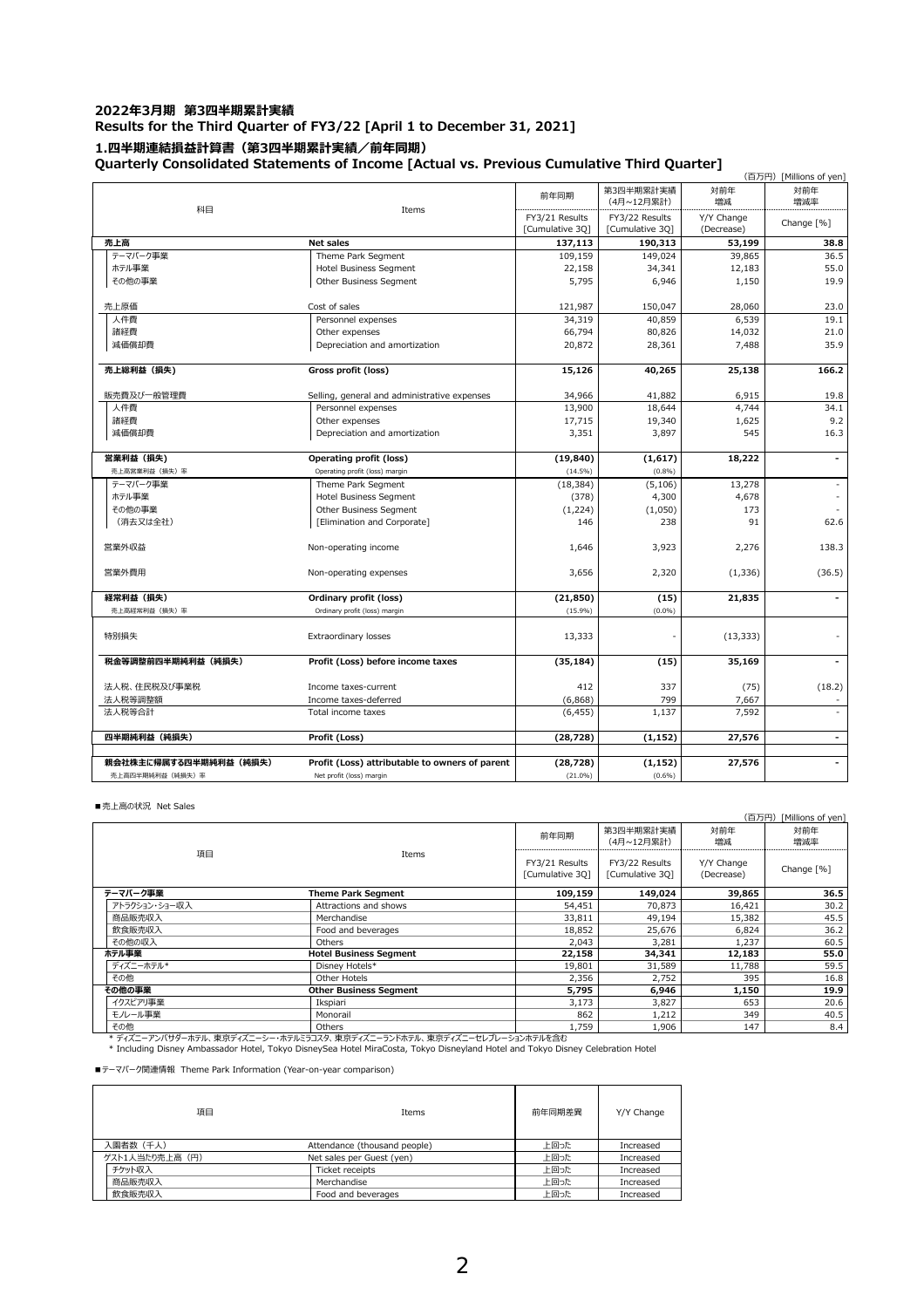### **2022年3⽉期 第3四半期実績 Results for the Third Quarter of FY3/22 [October 1 to December 31, 2021] 1.四半期連結損益計算書(第3四半期実績/前年同期)**

**Quarterly Consolidated Statements of Income [Actual vs. Previous Third Quarter]**

|                                        |                                                |           | 第3四半期実績   | 対前年        | (百万円) [Millions of yen]<br>対前年 |  |
|----------------------------------------|------------------------------------------------|-----------|-----------|------------|--------------------------------|--|
|                                        |                                                | 前年同期      | (10月~12月) | 増減         | 増減率                            |  |
| 科目                                     | Items                                          | FY3/21 30 | FY3/22 30 | Y/Y Change |                                |  |
|                                        |                                                | Results   | Results   | (Decrease) | Change [%]                     |  |
| 売上高                                    | <b>Net sales</b>                               | 77,964    | 92,744    | 14,779     | 19.0                           |  |
| テーマパーク事業                               | Theme Park Segment                             | 61,310    | 73,852    | 12,541     | 20.5                           |  |
| ホテル事業                                  | <b>Hotel Business Segment</b>                  | 13,984    | 16,303    | 2,319      | 16.6                           |  |
| その他の事業                                 | Other Business Segment                         | 2,669     | 2,588     | (81)       | (3.0)                          |  |
|                                        |                                                |           |           |            |                                |  |
| 売上原価                                   | Cost of sales                                  | 59,382    | 59,696    | 314        | 0.5                            |  |
| 人件費                                    | Personnel expenses                             | 16,445    | 15,015    | (1, 429)   | (8.7)                          |  |
| 諸経費                                    | Other expenses                                 | 31,734    | 35,179    | 3,445      | 10.9                           |  |
| 減価償却費<br>Depreciation and amortization |                                                | 11,202    | 9,501     | (1,701)    | (15.2)                         |  |
|                                        |                                                |           |           |            |                                |  |
| 売上総利益 (損失)                             | Gross profit (loss)                            | 18,582    | 33,047    | 14,465     | 77.8                           |  |
|                                        |                                                |           |           |            |                                |  |
| 販売費及び一般管理費                             | Selling, general and administrative expenses   | 14,243    | 15,284    | 1,041      | 7.3                            |  |
| 人件費                                    | Personnel expenses                             | 5,788     | 6,441     | 653        | 11.3                           |  |
| 諸経費                                    | Other expenses                                 | 7,062     | 7,533     | 470        | 6.7                            |  |
| 減価償却費<br>Depreciation and amortization |                                                | 1,392     | 1,309     | (82)       | (5.9)                          |  |
| 営業利益 (損失)                              | Operating profit (loss)                        | 4,338     | 17,762    | 13,424     | 309.4                          |  |
| 売上高営業利益 (損失) 率                         | Operating profit (loss) margin                 | 5.6%      | 19.2%     |            |                                |  |
| テーマパーク事業                               | Theme Park Segment                             | 937       | 12,961    | 12,024     |                                |  |
| ホテル事業                                  | Hotel Business Segment                         | 3,290     | 4,813     | 1,522      | 46.3                           |  |
| その他の事業                                 | Other Business Segment                         | 81        | (94)      | (176)      |                                |  |
| (消去又は全社)                               | [Elimination and Corporate]                    | 29        | 83        | 53         | 179.7                          |  |
|                                        |                                                |           |           |            |                                |  |
| 営業外収益                                  | Non-operating income                           | 481       | 1,604     | 1,122      | 233.2                          |  |
|                                        |                                                |           |           |            |                                |  |
| 営業外費用                                  | Non-operating expenses                         | 1,925     | 783       | (1, 141)   | (59.3)                         |  |
|                                        |                                                |           |           |            |                                |  |
| 経常利益 (損失)                              | Ordinary profit (loss)                         | 2,894     | 18,583    | 15,688     | 542.1                          |  |
| 売上高経常利益 (損失)率                          | Ordinary profit (loss) margin                  | 3.7%      | 20.0%     |            |                                |  |
|                                        |                                                |           |           |            |                                |  |
| 税金等調整前四半期純利益(純損失)                      | Profit (Loss) before income taxes              | 2,893     | 18,583    | 15,689     | 542.2                          |  |
| 法人税、住民税及び事業税                           | Income taxes-current                           | 93        | 183       | 90         | 96.9                           |  |
| 法人税等調整額                                | Income taxes-deferred                          | 1,433     | 5,360     | 3,926      | 273.9                          |  |
| 法人税等合計                                 | Total income taxes                             | 1,526     | 5,543     | 4,016      | 263.1                          |  |
|                                        |                                                |           |           |            |                                |  |
| 四半期純利益 (純損失)                           | Profit (Loss)                                  | 1,367     | 13,039    | 11,672     | 853.8                          |  |
|                                        |                                                |           |           |            |                                |  |
| 親会社株主に帰属する四半期純利益(純損失)                  | Profit (Loss) attributable to owners of parent | 1,367     | 13,039    | 11,672     | 853.8                          |  |
| 売上高四半期純利益(純損失)率                        | Net profit (loss) margin                       | 1.8%      | 14.1%     |            |                                |  |

■売上高の状況 Net Sales

|    |               |                                                                                                                                                                                                             |                      |                             | (百万円)                    | [Millions of yen] |
|----|---------------|-------------------------------------------------------------------------------------------------------------------------------------------------------------------------------------------------------------|----------------------|-----------------------------|--------------------------|-------------------|
| 項目 |               | Items                                                                                                                                                                                                       | 前年同期                 | 第3四半期実績<br>(10月~12月)        | 対前年<br>増減                | 対前年<br>増減率        |
|    |               |                                                                                                                                                                                                             | FY3/21 30<br>Results | FY3/22 30<br><b>Results</b> | Y/Y Change<br>(Decrease) | Change [%]        |
|    | テーマパーク事業      | Theme Park Seament                                                                                                                                                                                          | 61,310               | 73,852                      | 12,541                   | 20.5              |
|    | アトラクション・ショー収入 | Attractions and shows                                                                                                                                                                                       | 29,086               | 35,041                      | 5,954                    | 20.5              |
|    | 商品販売収入        | Merchandise                                                                                                                                                                                                 | 19,487               | 23,813                      | 4,325                    | 22.2              |
|    | 飲食販売収入        | Food and beverages                                                                                                                                                                                          | 11,486               | 13,377                      | 1,890                    | 16.5              |
|    | その他の収入        | Others                                                                                                                                                                                                      | 1,250                | 1,620                       | 370                      | 29.6              |
|    | ホテル事業         | <b>Hotel Business Seament</b>                                                                                                                                                                               | 13,984               | 16,303                      | 2,319                    | 16.6              |
|    | ディズニーホテル*     | Disney Hotels*                                                                                                                                                                                              | 12,520               | 14.884                      | 2,364                    | 18.9              |
|    | その他           | Other Hotels                                                                                                                                                                                                | 1,464                | 1,419                       | (45)                     | (3.1)             |
|    | その他の事業        | <b>Other Business Seament</b>                                                                                                                                                                               | 2,669                | 2,588                       | (81)                     | (3.0)             |
|    | イクスピアリ事業      | Ikspiari                                                                                                                                                                                                    | 1,434                | 1,322                       | (111)                    | (7.8)             |
|    | モノレール事業       | Monorail                                                                                                                                                                                                    | 495                  | 609                         | 113                      | 22.9              |
|    | その他           | Others                                                                                                                                                                                                      | 740                  | 657                         | (82)                     | (11.2)            |
|    |               | * ディズニーアンバサダーホテル、東京ディズニーシー・ホテルミラコスタ、東京ディズニーランドホテル、東京ディズニーセレブレーションホテルを含む<br>* Including Disney Ambassador Hotel, Tokyo DisneySea Hotel MiraCosta, Tokyo Disneyland Hotel and Tokyo Disney Celebration Hotel. |                      |                             |                          |                   |